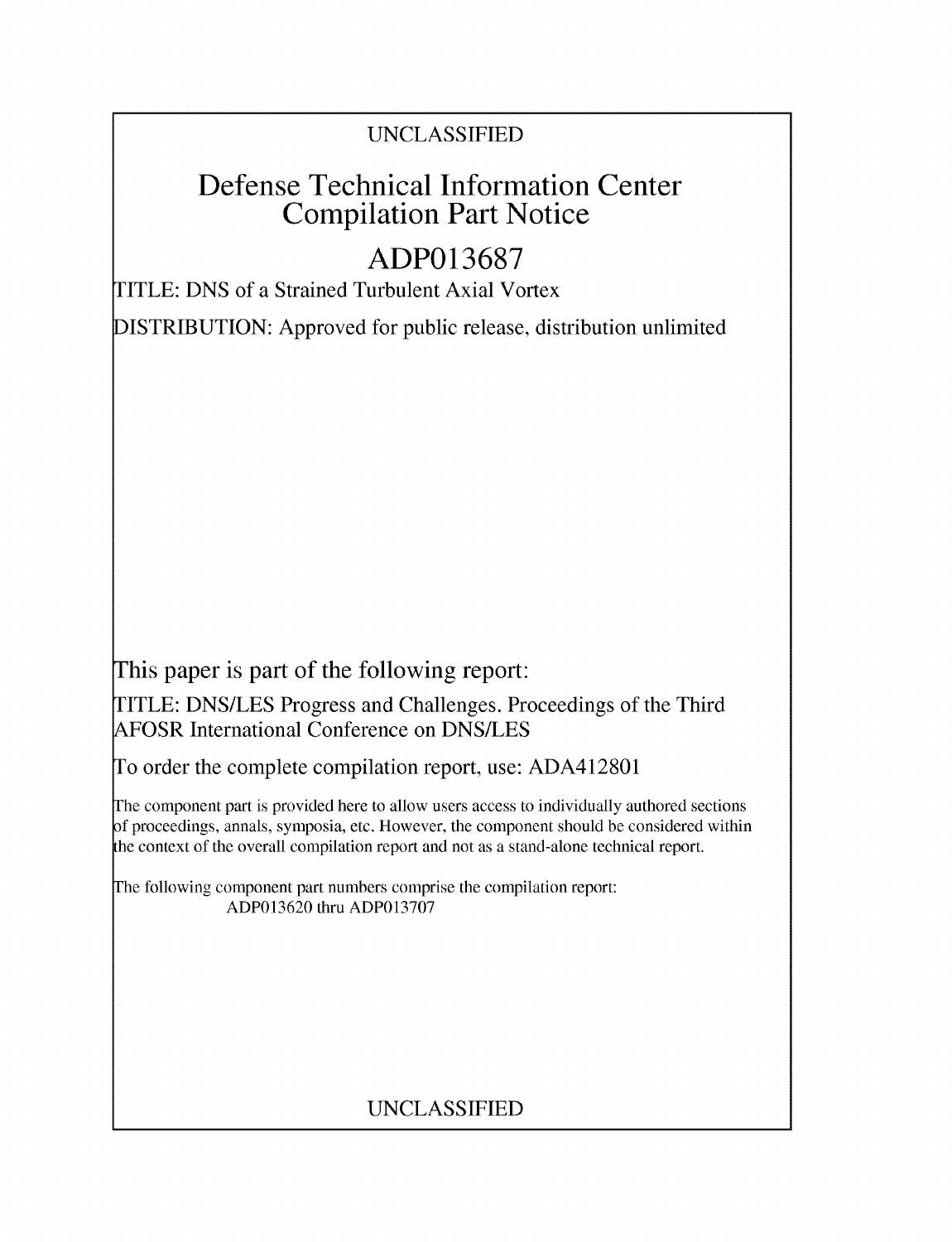#### **DNS OF A STRAINED TURBULENT AXIAL VORTEX**

B. ESHPUNIYANI AND G.A. BLAISDELL *School of Aeronautics and Astronautics Purdue University West Lafayette, IN 47907-1282*

#### **Abstract.**

Direct numerical simulations (DNS) of a strained turbulent axial vortex are performed using a b-spline/Fourier spectral DNS code. Extending previous DNS further in time reveals that a global measure of the turbulent kinetic energy (GTKE) decays after growing to a certain extent, contrary to the earlier picture of unbounded growth. This observation leads to a re-investigation of the strained vortex simulations performed by Qin (Qin 1998). It is observed that the GTKE shows unbounded growth after a long period of decay. The Widnall instability seems to have been captured. Large eddy simulations (LES) shall be performed in the near future to study the vortex at higher Reynolds numbers.

#### **1. Introduction**

The work presented includes direct numerical simulations (DNS) of a strained turbulent axial vortex. This effort is part of an on-going project on the DNS and LES of turbulent axial vortices with and without the effect of an external strain field. The overall project is motivated by the wake hazard problem for commercial aircraft where the wing-tip vortices behind large aircraft present a serious safety concern for the following aircraft. In order for progress to be made in the prediction and control of these vortices, it will be helpful to have a better understanding of how turbulence within these vortices behaves and how the turbulence affects the distribution of vorticity. Also, current turbulence models do not perform well for strongly rotating flows and the current study provides needed data for the improvement of turbulence models for such flows.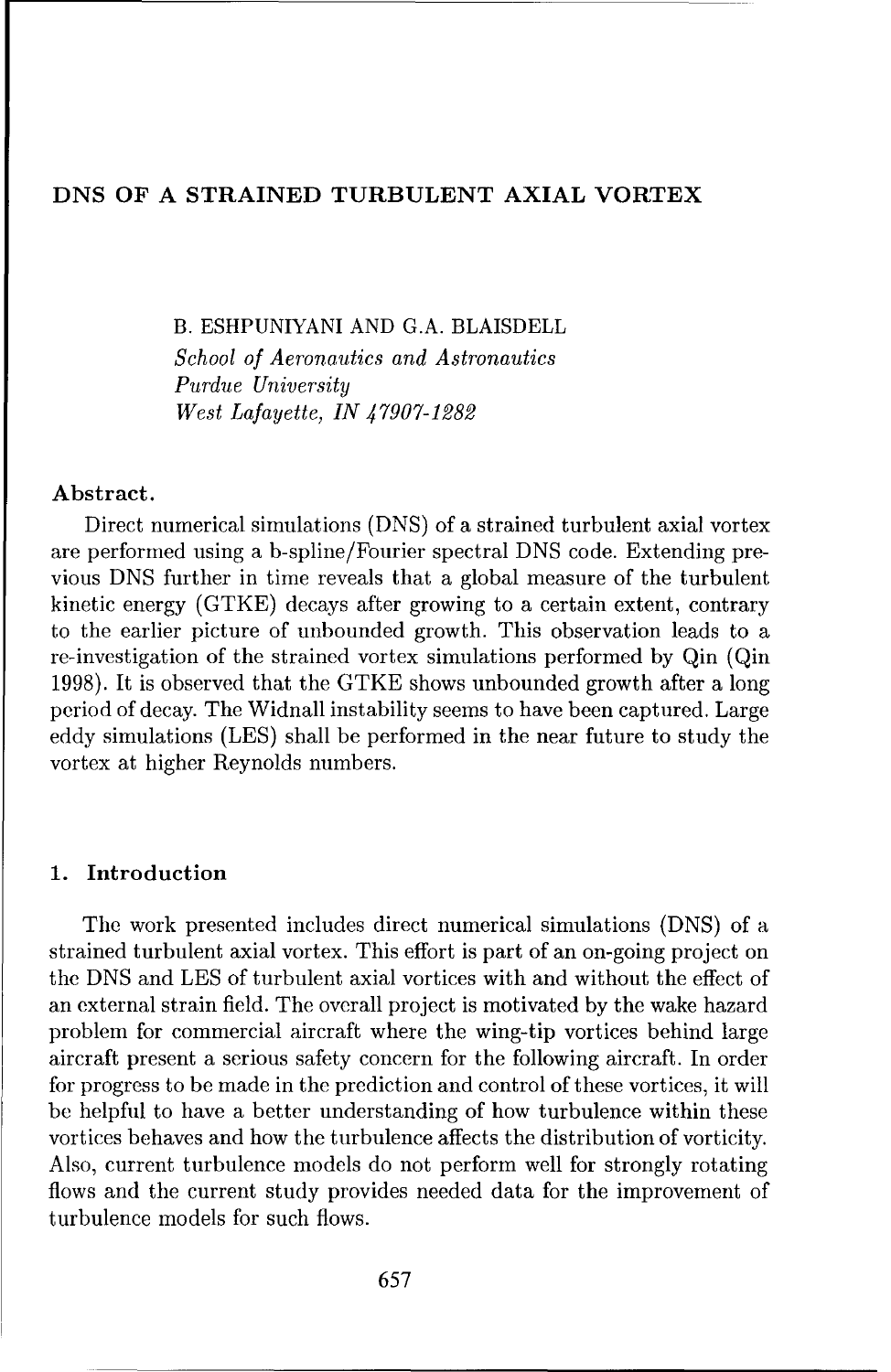There have been several experimental studies of turbulent vortices, which are discussed in the papers by Devenport *et al.* (1996) and Leweke and Williamson (1998). Numerical simulations of an isolated turbulent axial vortex have been presented in a series of papers by Ragab *et al.* (1995). More recently, DNS have been done by Coppens (1998), Qin (1998) and Blaisdell and Qin (1999), who considered the effects of an external strain field. The effect of strain was included because each vortex of a trailing vortex pair induces a strain field on the opposite vortex. The external strain field causes the streamlines to become elliptical (see figure 1) and introduces an instability (the short wavelength instability is known as the Widnall instability) which affects the development of turbulence within the vortex. A DNS has been done by Orlandi *et al.* (1998) of a trailing vortex pair corresponding to the experiment of Leweke and Williamson.

The objectives of the current study are to re-investigate the simulations of Qin by continuing them for larger times. It is found that the turbulence growth seen by Qin is a transient phenomenon, which is followed by decay. However, ultimately the instability due to strain does take over and the turbulence grows. The appropriate Reynolds number is  $Re_\Gamma = \Gamma/\nu$ , where  $\Gamma$  is the circulation of the vortex and  $\nu$  is the kinematic viscosity.

#### 2. Numerical Method

The vortex under consideration is time developing and, therefore, homogeneous in the axial *(z)* direction. This corresponds to a vortex far downstream, under the approximation that the flow changes slowly in the streamwise direction. Also, the azimuthal direction is naturally periodic. This enables the use of a Fourier spectral method in the streamwise and azimuthal directions. Basis spline polynomials (b-splines) are used in the radial direction. These provide spectral-like accuracy and are  $C^{k-2}$  continuous, where  $k$  is the order of the splines being used. The current study uses  $4^{th}$  order b-splines. Also, since b-splines have local support on a given interval (see figure 2), they lead to sparse matrices that can be efficiently stored and solved.

Loulou (1996) developed a computer program to study turbulent pipe flow that solves the incompressible Navier-Stokes equations in cylindrical coordinates using a Galerkin formulation with a Fourier spectral method in  $z$  and  $\theta$  and a b-spline method in  $r$ . The program was modified by Qin (Qin 1998) to solve the vortex problem and to run on an IBM SP2 parallel computer. This code has been further modified to perform large eddy simulations of a turbulent axial vortex using the dynamic SGS model which is implemented using the approach described in Eshpuniyani and Blaisdell (1999). LES will be performed in the near future, while the current study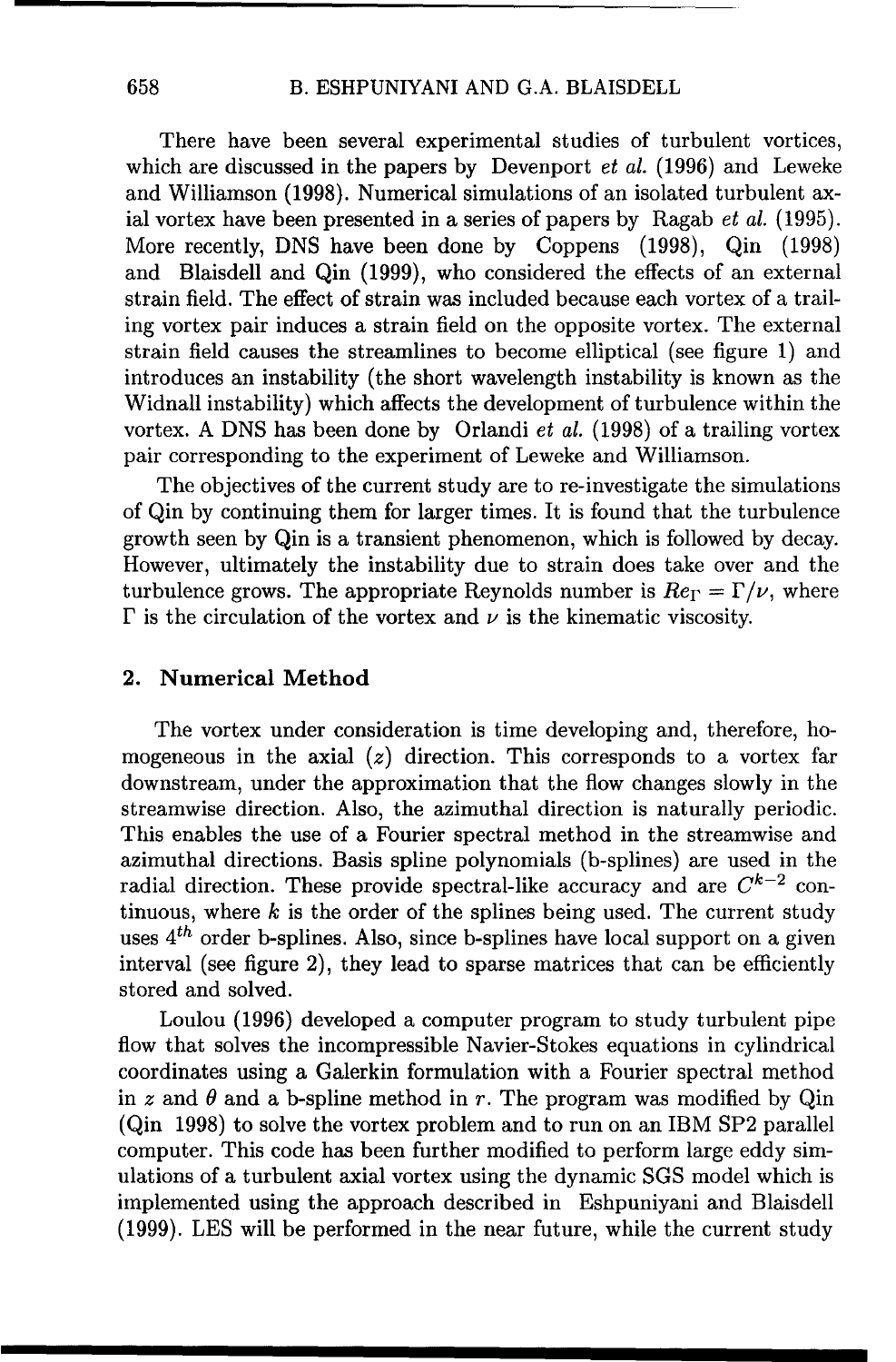focuses on DNS results. The grid used for the DNS presented here contains 96  $\theta$ -modes, 160 *z*-modes and 128 basis splines in the radial direction.

#### **3.** Results and discussion

Qin (1998) presented four direct numerical simulations of a strained turbulent axial vortex (see table 1). STRN1 and STRN2 included a wake like axial velocity profile, while STRN3 and STRN4 considered a vortex without any axial flow. Qin observed an unbounded monotonic growth of the global turbulent kinetic energy (GTKE) in STRN2. Here GTKE is the non dimensionalized volume averaged turbulent kinetic energy defined as

$$
\mathcal{K} = \frac{1}{\pi R^2 L_z V_0^2} \int_0^R \int_0^{2\pi} \int_0^{L_z} kr dz d\theta dr , \qquad (1)
$$

where  $V_0 = V_z(r)|_{r=\infty} - V_z(r)|_{r=0}$  is the initial mean axial velocity deficit, *R* is the radius of the computational domain,  $L_z$  is the length of the computational domain in the streanwise direction, and *k* is the local turbulent kinetic energy per unit mass.

Upon continuing the simulation STRN2, it was discovered that the GTKE eventually decays in a manner similar to the DNS at a lower Reynolds number (STRN1). Thus it was realized that the Widnall instability had not been captured (see figure 3), contrary to the conclusion drawn earlier based on a DNS that was not extended far enough in time. This led to a fresh look at the DNS results by Qin and an inquiry into the possible reasons behind the lack of success in capturing the Widnall instability. As this instability is introduced by the external strain field, the simulations of the strained vortex without an axial wake (STRN3 and STRN4) were revisited in order to study the effect of the strain field without any possible interference from the axial flowfield during the simulation.

The fact that these DNS were carried out at low Reynolds numbers was considered as a possible reason for not capturing the Widnall instability. Hence, DNS of a strained vortex at higher Reynolds numbers were performed. However, eventual decay of GTKE was observed in all these simulations (see figure 4). Here  $Re = V_0 R/\nu$  is the computational Reynolds number.

Shariff *et al.*(1994) present the evolution of modal energies for a threedimensional vortex ring simulation. The evolution of all but a few unstable modes show a striking resemblance to the GTKE behavior in Figure 3. However, after a long period of time the initially stable modes also show unbounded growth. Since a strained vortex has the same short wavelength instability as a vortex ring (Widnall *et al.* 1974), the possibility of a similar phenomenon occurring in the current DNS was explored by extending the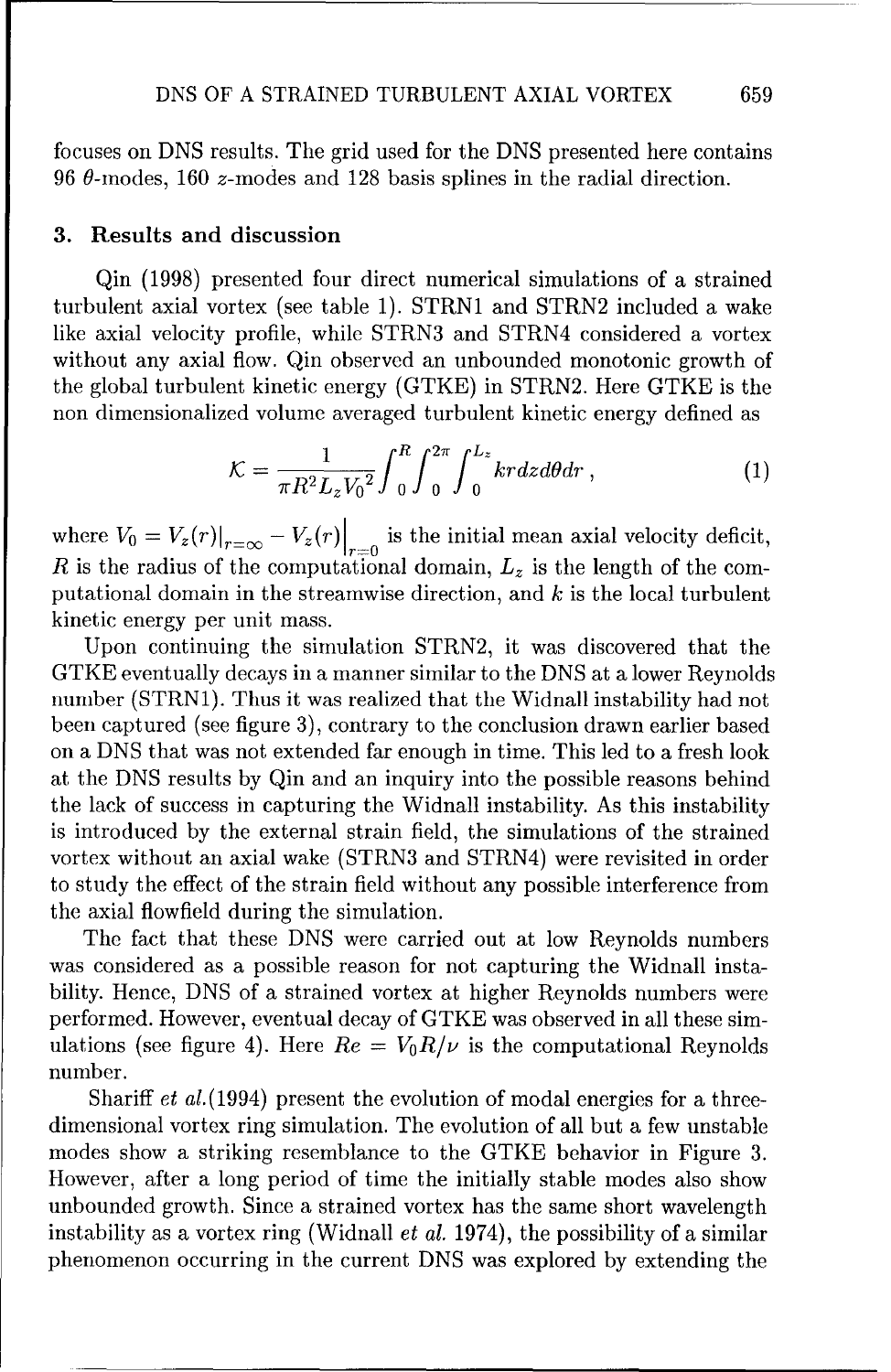DNS at the largest Reynolds number considered to a longer period of time. It is observed that the GTKE begins to grow exponentially after a long period of decay (see figure 5).

Upon this observation, STRN4 was extended in time to see if the Widnall instability can indeed be captured at the Reynolds numbers considered by Qin. It is observed that the GTKE behaves in a manner similar to the high Reynolds number simulation (see figure 6). The GTKE grows exponentially after a long period of decay. The Widnall instability seems to have been captured.

STRN2 is currently being extended in time to see if the decay of the wake like axial velocity profile eventually stabilizes the flow, as in the case of an isolated vortex ( Qin 1998), or whether the Widnall instability dominates.

#### 4. Conclusions

Eventual unbounded growth of global turbulent kinetic energy seems to indicate that the Widnall instability is captured for a strained vortex without axial flow. An interesting feature revealed in these simulations is that the GTKE has a transient growth phase followed by a long period of decay before it grows unbounded. Thus if the simulations are not continued for a long enough time, one may reach a wrong conclusion of eventual decay of turbulence, and misunderstand the flow physics. A previous DNS of a strained vortex with a wake-like initial axial velocity profile is currently being extended in time.

In future work spectra shall be computed to ensure that the simulations are well resolved. Flow visualization shall be carried out to understand the transition process better. Isolated vortex simulations ( Qin 1998) show the presence of helical waves during the transition to turbulence, which break down during the re-laminarization process. A similar study shall be performed for the strained vortex simulations.

LES shall be performed to study the vortex at higher Reynolds numbers. The DNS of Qin have a Reynolds number  $Re_\Gamma = \Gamma/\nu$  of about 50,000 which is about three orders of magnitude smaller than that found in the wakes of large commercial aircraft. While LES still cannot reach full scale Reynolds numbers, it will allow the effects of varying Reynolds number to be studied. Also, Reynolds number is particularly important for the case with strain, because viscosity creates a high wave number cut-off for unstable modes. The current DNS are barely able to capture the instability due to strain because the smallest unstable mode has a length scale comparable to the vortex core size. It is desirable to have a wider range of unstable length scales, and this should be achievable with LES.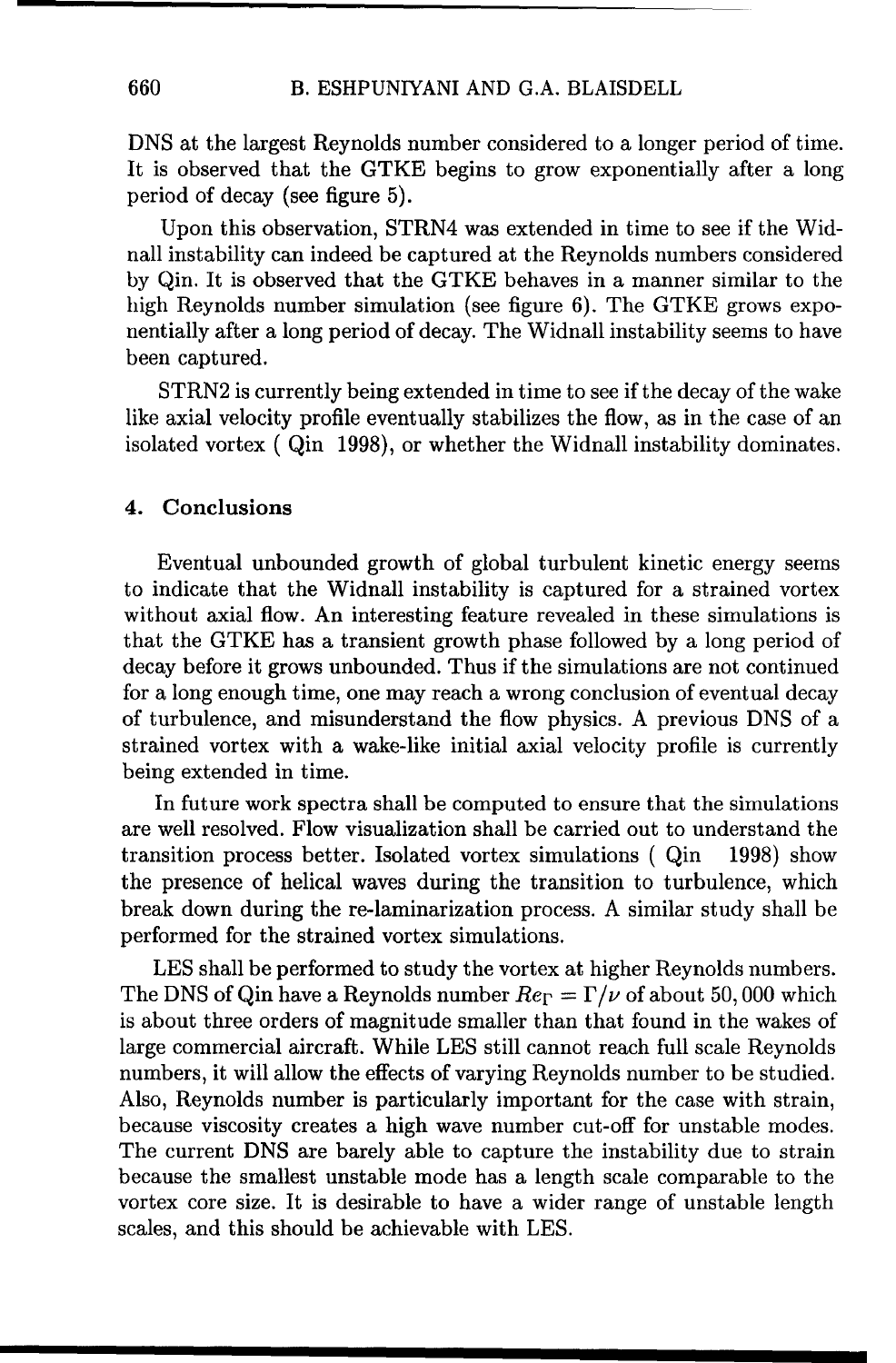#### References

- Blaisdell, G.A. and Qin, **J.H.** (1999), Numerical simulation of a strained turbulent axial vortex, *Turbulence and Shear Flow Phenomena* - *1, First International Symposium, September 12-15, 1999, Santa Barbara, California,* pp. 1007-1012.
- Coppens, F. (1998), *Simulations Numeriques Sur Le Developpement De La Turbulence Dans Un Tourbillon,* Ph.D. thesis, L'Institut Polytechnique De Toulouse, 3 June 1998.
- Devenport, W.J., Rife, M.C., Liapis, S.I. and Follin, G.J. (1996), The structure and development of a wing-tip vortex, *J. Fluid Mech.* Vol. **312,** pp. 67-106.
- Eshpuniyani, B. and Blaisdell, G.A. (1999), Implementation of an SGS model in a Bspline spectral method and LES of a turbulent axial vortex, *Recent Advances in DNS and LES, Proceedings of the Second AFOSR Conference held at Rutgers* - *The State University of New Jersey, New Brunswick, U.S.A., June 7-9, 1999,* pp. 549-558.
- Leweke, T. and Williamson, C.H.K. (1998), Cooperative elliptic instability of a vortex pair, *J. Fluid Mech.* Vol. **360,** pp. 85-119.
- Loulou, P. (1996), *Direct Numerical Simulation of Incompressible Pipe Flow Using a Bspline Spectral Method,* Ph.D. thesis, Department of Aeronautics and Astronautics, Stanford University, June 1996.
- Orlandi, P., Carnevale, G.F., Lele, S.K. and Shariff, K. (1998), DNS study of stability of trailing vortices, *Center for Turbulence Research, Proceedings of the Summer Program 1998,* pp. 187-208
- Qin, J.H. (1998), *Numerical Simulations of a Turbulent Axial Vortex,* Ph.D. thesis, Department of Aeronautics and Astronautics, Purdue University, December 1998.
- Ragab, S.A. and Sreedhar, M.K. (1995), Numerical simulation of vortices with axial velocity deficits, *Phys. Fluids.* Vol. 7, pp. 549-558.
- Shariff, K., Verzico, R. and Orlandi, P. (1994), A numerical study of three-dimensional vortex ring instabilities: viscous corrections and early nonlinear stage, *J. Fluid Mech.* Vol. 279, pp. 351-375.
- Widnall, S.E., Bliss, D.B. and Tsai, C. (1974), The instability of short waves on a vortex ring, *J. Fluid Mech.* Vol. **66,** pp. 35-47.

TABLE 1. Primary case parameters for the strained vortex ( see Qin 1998 for a complete description).

| Case | $Re_\Gamma$                           | Axial flow |  |
|------|---------------------------------------|------------|--|
|      | $\parallel$ STRN1 $\mid$ 19268 $\mid$ | wake       |  |
|      | $\parallel$ STRN2 $\mid$ 29428 $\mid$ | wake       |  |
|      | STRN3   29428                         | none       |  |
|      | $\parallel$ STRN4 $\mid$ 58836 $\mid$ | none       |  |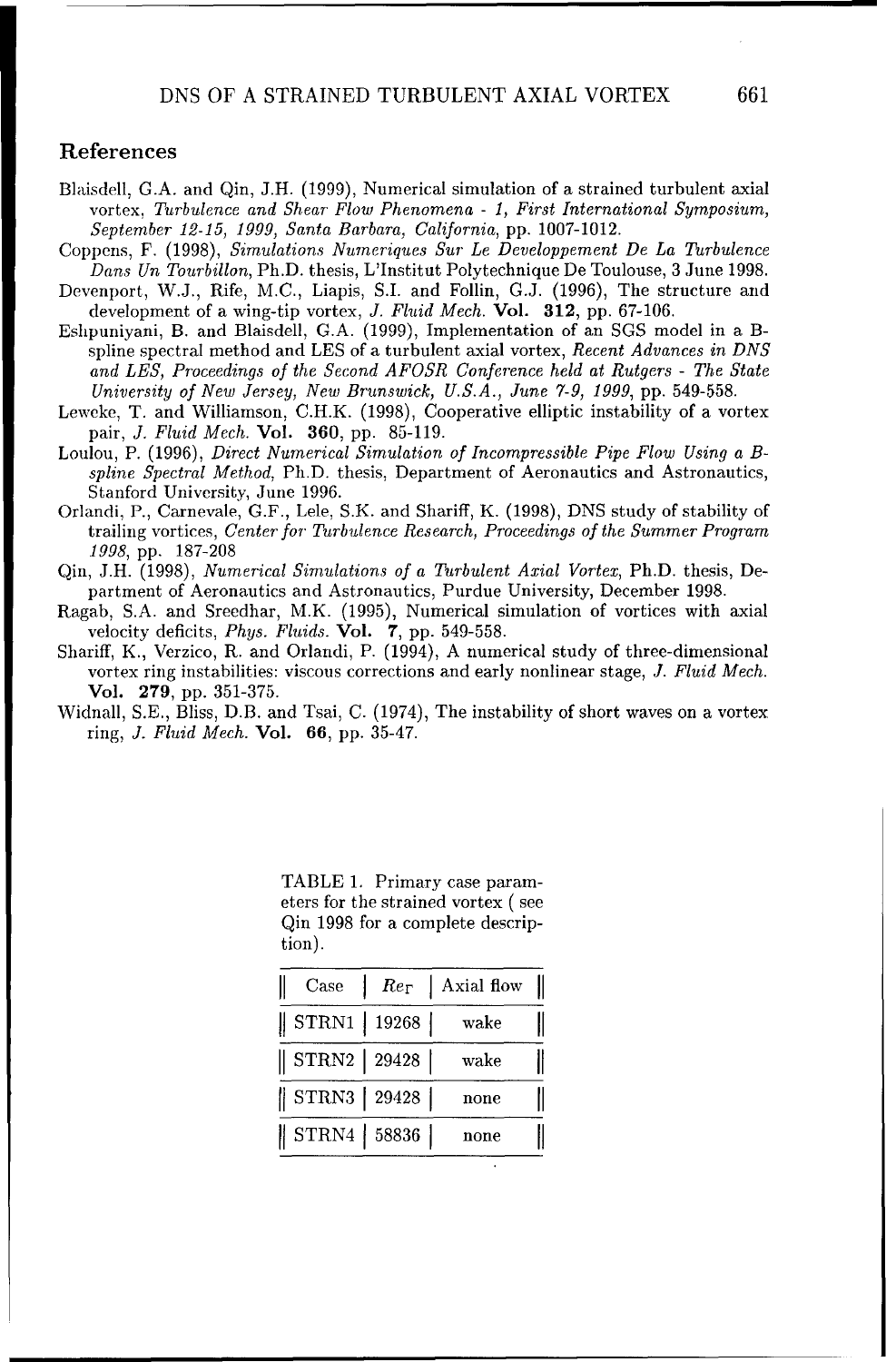

*Figure 1.* A strained vortex leads to a mean flow with elliptical streamlines.



*Figure 2.* Fourth order B-splines on an 11-knot uniform grid.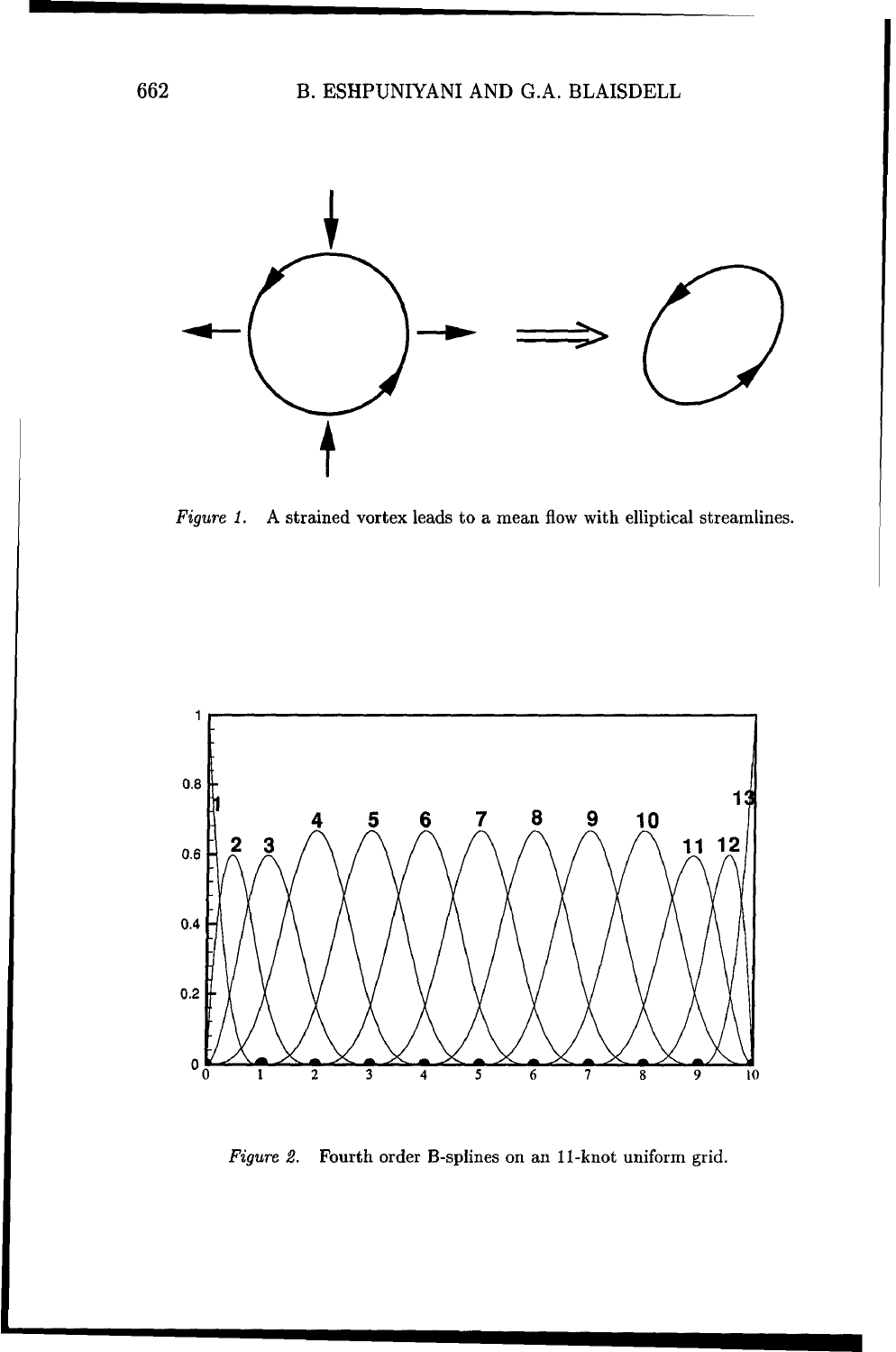

*Figure 3.* Global turbulent kinetic energy history for STRN 2 by Qin(1998) extended in time.



Figure 4. Global turbulent kinetic energy history for a strained vortex without axial flow at higher Reynolds numbers.